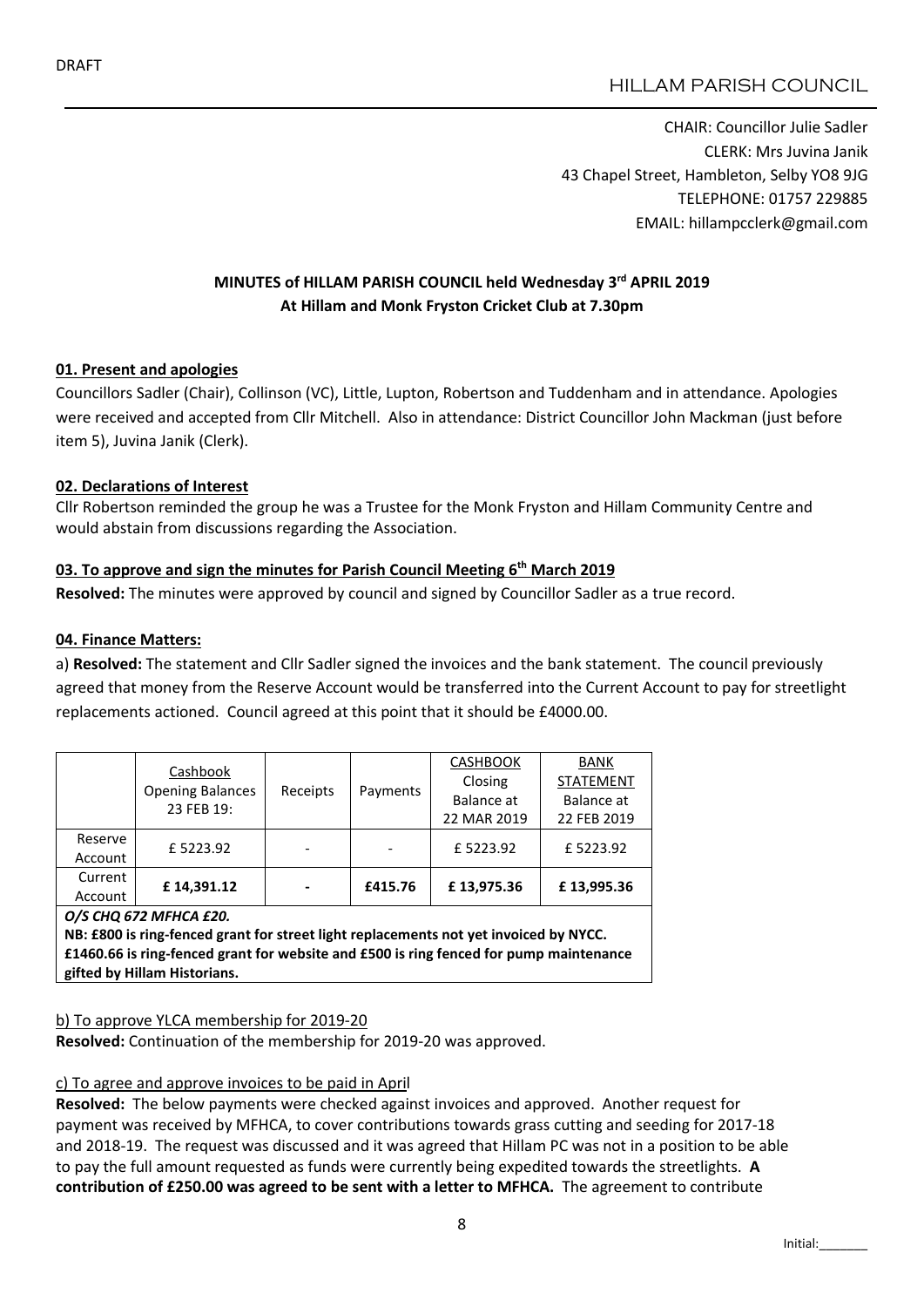## DRAFT

towards grass cutting and seeding at the community centre will be an agenda item in the future, to review the situation.

## d) Financial Summary for year 2018-19

Councillors received a summary of costs spent over the year 2018-19 for review and for information. Land is currently rented to a local farmer for very low rent, it was suggested that this land may be saleable. Resolved: Clerk to determine the access to the land, topic to go on May agenda. Locality budget is to be applied for again in May to cover the cost of another streetlight. The viability of the VETS network to support the defibrillator will be reviewed in the near future also.

## 05. Planning

a) Applications:

- i. 2018/1363/FUL Proposed erection of 3No. dwellings, The Stables, Old Vicarage Lane, Monk Fryston. Resolved: Clerk to check MFPC received application also. Hillam PC has concerns regarding the proposed development being on Green Belt land and the possibility of the development setting a precedent and enabling 'infill' of the surrounding area. Also the access is limited and would converge with the vehicular access of the Community Centre, as well as cut across a public footpath and also cross a direct pedestrian access to the primary school.
- ii. 2019/0279/HPA Proposed rebuild of garage and creation of first floor to form dressing room and ensuite and replace some windows, Austfield House, Hillam Common Lane. Resolved: No observations.

b) Notices of Decision:

i. 2019/0009/FUL Granted

## 06. Austfield Lane Updates and Actions

After a meeting with the landowners along Austfield Lane it was clear that although everyone agreed that a path would be an improvement and the safest option to make the road safer, it would also be the most expensive, complex and time consuming because it would involve culverting one of the dykes. Resolved: Another meeting with Highways will be scheduled once the outcome of the development at Birkin has been determined, as this will have an effect on the type and frequency of traffic likely to be encountered on Austfield Lane in the future. In the meantime, the plan is to apply for locality budget for roadside signs that can be placed on private property to remind drivers to slow down and beware of pedestrians. Cllr Sadler will research sign styles/designs and bring to the May meeting for discussion.

## 07. Village maintenance issues and actions to be implemented

- a) After the report of a hedge being planted where is shouldn't be by a resident last month, Cllr Robertson contacted the developer of the residential cul-de-sac who said that access for Utilities would be upheld. The hedge does not interfere.
- b) Quarry Landfill past few weeks is very high. Resolved: Clerk to report to Environmental Health via Hillam contact.
- c) Dog Waste Bins clerk to report to SDC as they need emptying.
- d) Football Field on Stocking Lane complaints of conflicting signs regarding dogs. One says No Dogs on Football Field, the other says 'Keep Dogs on a Lead'. Resolved:Clerk to write a letter clarifying why both signs are in place i.e. Dogs are allowed on the Bridle Path that cuts directly across the Football Field – those dogs must be kept on a lead *because* Dogs are Not Allowed all over the Football Field for hygiene reasons.
- e) Streetlights invoice for 2018-19 repairs not yet received. Resolved: Clerk to request an update re progress of recently actioned repairs.
- f) Litter pickers Resolved: 2 to be available for public use, clerk to find quotes for robust litter pickers
- g) CEF emails sporadic, Resolved: clerk to check Cllr Sadler and Hillam PC email is on the list
- h) AGM for the Burial Board on  $18<sup>th</sup>$  June. One tree identified to be removed.
- i) Hedge opposite Mill Close encroaching footpath Resolved: clerk to inform MF PC to have it cut back.
- j) Public footpaths request from MFPC regarding having all paths on the definitive map, councillors believe all Hillam footpaths are on the map. Resolved: clerk to print out the definitive map and councillors will check if any known paths are missing.